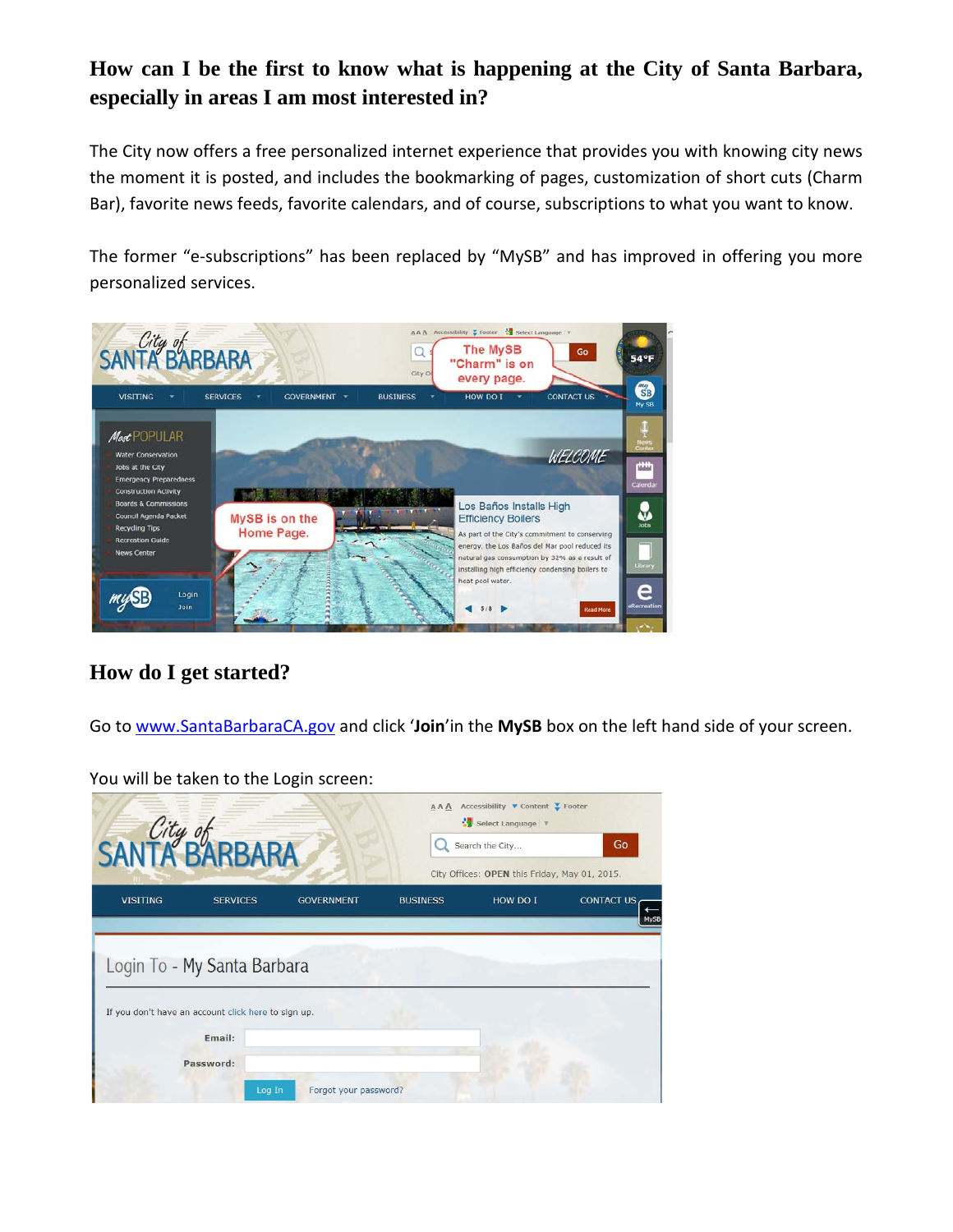If you still need to sign up, click on [click here](javascript:accountSignup();) hyperlink to be taken to the sign up form:

|                             | SANTA BARBARA        |                   |                                               | Go<br>Search the City |                   |  |
|-----------------------------|----------------------|-------------------|-----------------------------------------------|-----------------------|-------------------|--|
|                             |                      |                   | City Offices: OPEN this Friday, May 01, 2015. |                       |                   |  |
| <b>VISITING</b>             | <b>SERVICES</b>      | <b>GOVERNMENT</b> | <b>BUSINESS</b>                               | HOW DO I              | <b>CONTACT US</b> |  |
|                             | Create A New Account |                   |                                               |                       |                   |  |
|                             |                      |                   | * Password:                                   |                       |                   |  |
| $*$ Email:<br>* First Name: |                      |                   | * Re-type Password:                           |                       |                   |  |

Once you have completed the sign up form, you will be emailed a request to confirm your esubscription:

| $\frac{1}{10}$                        | City of Santa Barbara - MySB <esubscriptic< th=""><th>Apr 28 (1 day ago)</th><th></th></esubscriptic<>                                                              | Apr 28 (1 day ago) |  |
|---------------------------------------|---------------------------------------------------------------------------------------------------------------------------------------------------------------------|--------------------|--|
| Click here for confirmation!          |                                                                                                                                                                     |                    |  |
| portal.                               | This is an automated message generated by the City of Santa Barbara MySB citizen                                                                                    |                    |  |
|                                       | This email is confirmation that your MySB account has been created. Before you can use<br>your account, you must confirm the account by clicking on the link below. |                    |  |
|                                       | If you did not initiate this request, please notify support immediately at<br>WebHelp@SantaBarbaraCA.gov                                                            |                    |  |
| Regards,<br>The City of Santa Barbara | http://www.SantaBarbaraCA.gov/MySB/                                                                                                                                 |                    |  |

Once you click on the link to confirm your e-subscription, you will receive another email letting you know you can now login: